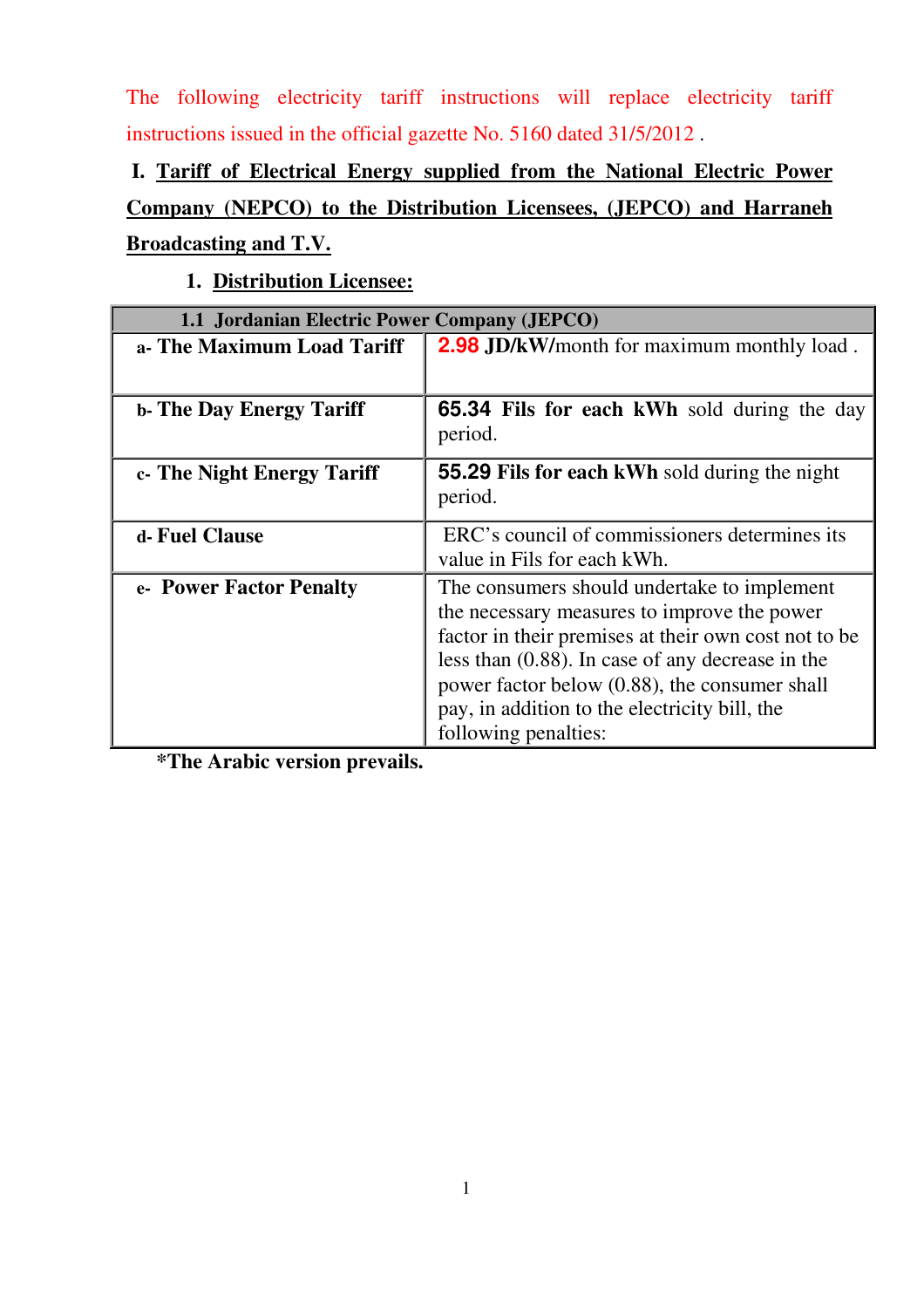| <b>Power factor</b>        | <b>Penalty</b>                                                                   |
|----------------------------|----------------------------------------------------------------------------------|
| 0.88 or more               | <b>No Penalty.</b>                                                               |
| Less than $0.88$ To $0.70$ | 0.77 % of the total bill for every 0.01 of the power<br>factor less than 0.88    |
| Less than $0.70$ To $0.60$ | 0.95 $\%$ of the total bill for every 0.01 of the power<br>factor less than 0.88 |
| Less than $0.60$ To $0.50$ | 1.2 % of the total bill for every 0.01 of the power<br>factor less than 0.88.    |
| Less than 0.50             | 1.5 % of the total bill for every 0.01 of the power<br>factor less than 0.88.    |

| 1.2 Electricity Distribution Company (EDCO) |                                                       |
|---------------------------------------------|-------------------------------------------------------|
| a- The Maximum Load tariff                  | <b>2.98 JD/kW/month for maximum monthly load.</b>     |
|                                             |                                                       |
| <b>b</b> - The Day Energy Tariff            | <b>56.63 Fils for each kWh sold during the day</b>    |
|                                             | period.                                               |
| c- The Night Energy Tariff                  | <b>46.58 Fils for each kWh sold during the night</b>  |
|                                             | period                                                |
| d-Fuel Clause                               | ERC's council of commissioners determines its         |
|                                             | value in Fils for each kWh.                           |
| e- Power Factor Penalty                     | The consumers should undertake to implement the       |
|                                             | necessary measures to improve the power factor in     |
|                                             | their premises, at their own cost, in order to be not |
|                                             | less than $(0.88)$ . In case of any decrease in the   |
|                                             | power factor below (0.88) the consumers shall pay,    |
|                                             | in addition to the electricity bill, the penalties    |
|                                             | detailed in item I paragraph (1.1.e).                 |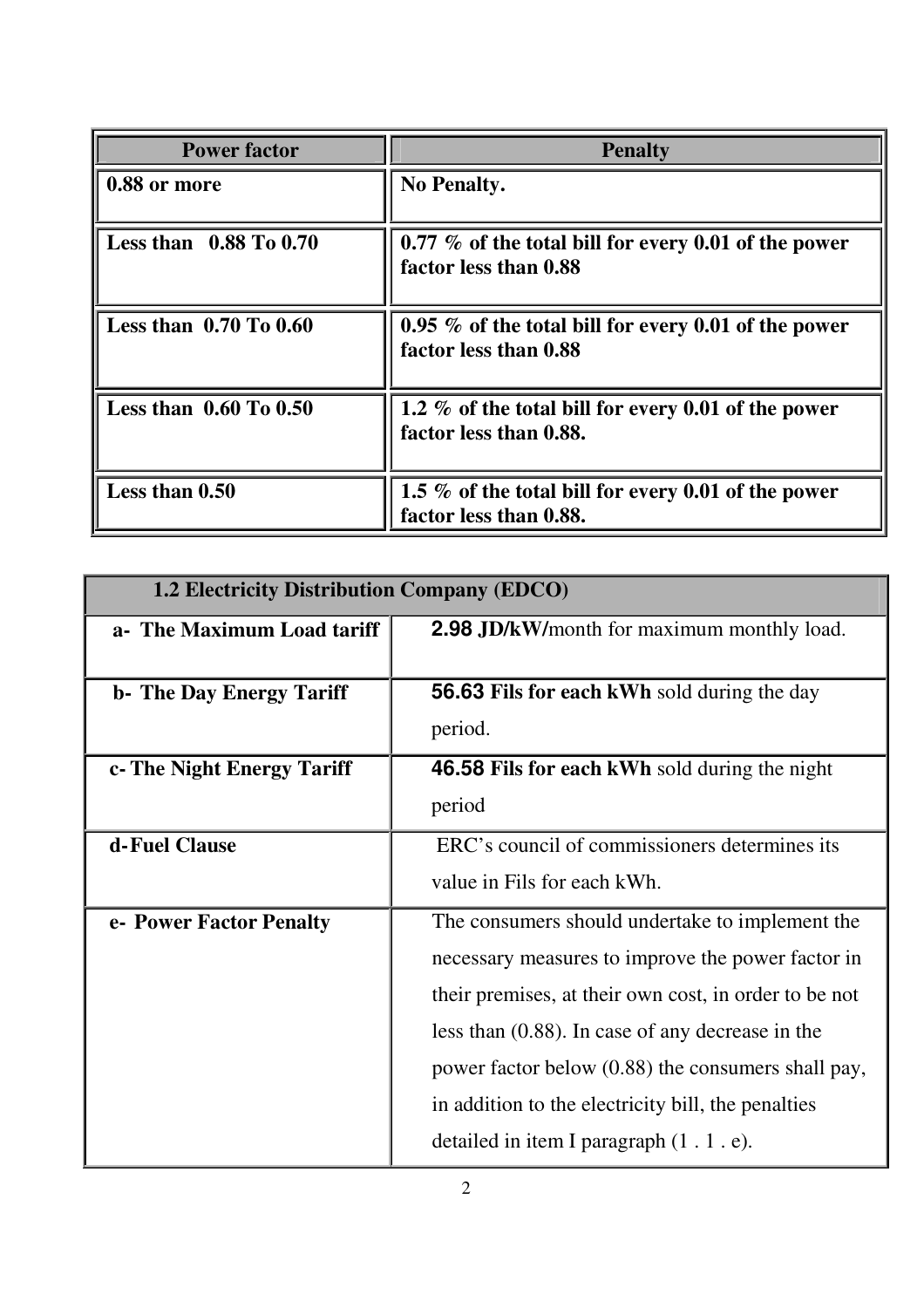| 1.3 Irbid District Electricity Company (IDECO) |                                                     |
|------------------------------------------------|-----------------------------------------------------|
| a- The Maximum Load Tariff                     | <b>2.98 JD/kW/month for maximum monthly</b>         |
|                                                | load                                                |
| <b>b</b> - The Day Energy Tariff               | <b>49.82 Fils for each kWh sold during the day</b>  |
|                                                | period.                                             |
| c- The Night Energy Tariff                     | <b>39.77 Fils Fils for each kWh sold during the</b> |
|                                                | night period                                        |
| d-Fuel Clause                                  | ERC's council of commissioners determines           |
|                                                | its value in Fils for each kWh.                     |
| e- Power Factor Penalty                        | The consumers should undertake to implement         |
|                                                | the necessary measures to improve the power         |
|                                                | factor in their premises, at their own cost, in     |
|                                                | order to be not less than $(0.88)$ . In case of any |
|                                                | decrease in the power factor below $(0.88)$ the     |
|                                                | consumers shall pay, in addition to the             |
|                                                | electricity bill, the penalties detailed in item I  |
|                                                | paragraph $(1, 1, e)$ .                             |

## **2. AL – Harraneh Broadcasting and TV – Station:**

- **a) A flat tariff of 122 fils/kWh** will be charged from AL–Harraneh Broadcasting and T.V station.
- **b) Fuel Clause :-** ERC's council of commissioners determines its value in term of Fils for each kWh.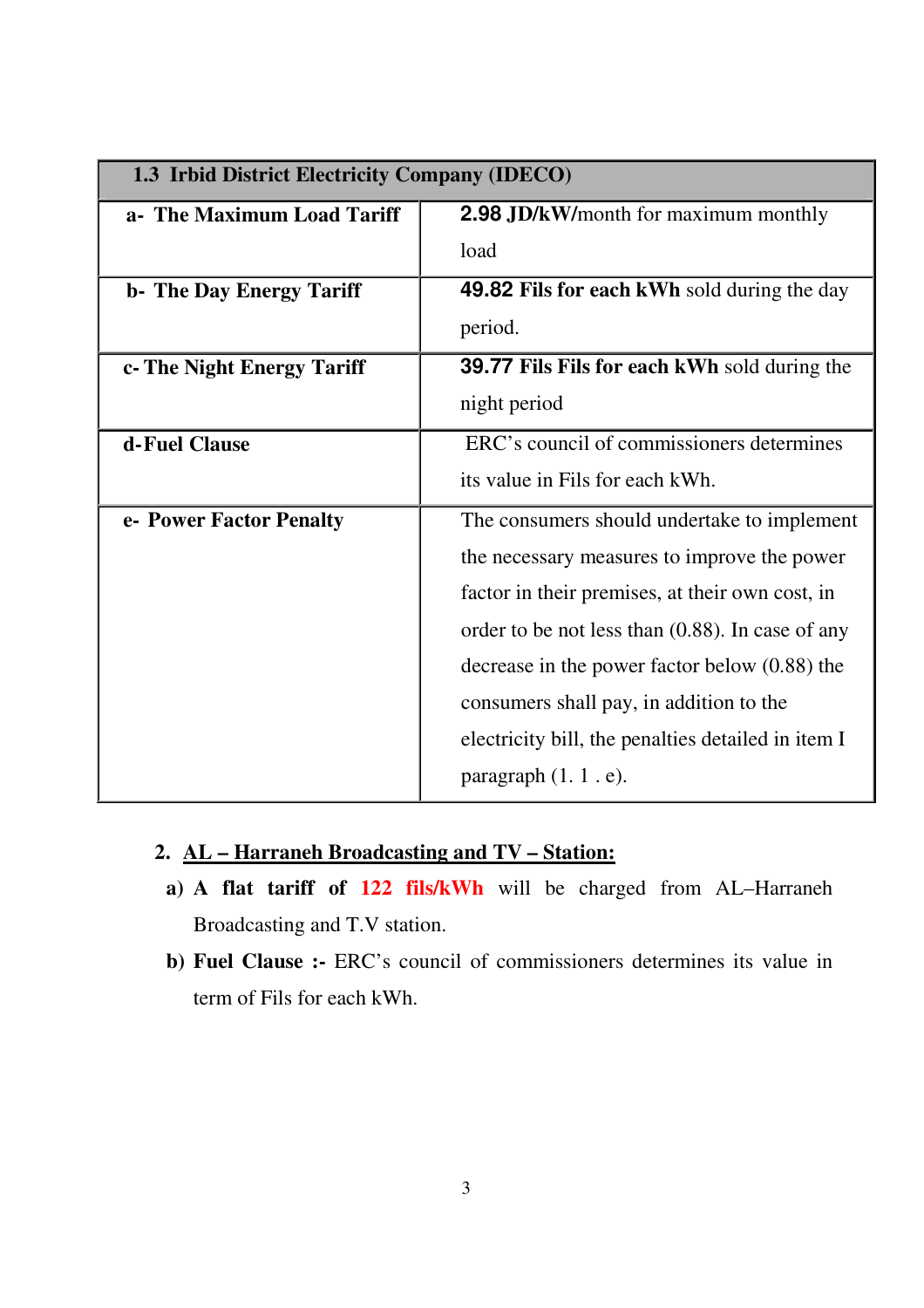## **II. Tariff of Electrical Energy Supplied to Principal Consumers:**

## **1- Mining & Quarrying Industries:-**

The tariff of electrical energy supplied to principal Consumers who are directly supplied from 132 kV Networks via main substations, for Mining & Quarrying industry for Potash and Phosphate all over the Kingdom as follows:

| <b>The Maximum Load</b><br>$a-$<br><b>Tariff</b> | <b>2.98 JD/kW/month</b> for maximum monthly         |
|--------------------------------------------------|-----------------------------------------------------|
|                                                  | load                                                |
| <b>The Day Energy Tariff</b><br>b-               | 220 Fils for each kWh sold during the day           |
|                                                  | period.                                             |
| <b>The Night Energy Tariff</b><br>$C-$           | <b>164 Fils for each kWh sold during the day</b>    |
|                                                  | period.                                             |
| <b>Fuel Clause</b><br>$\mathbf{d}$ -             | ERC's council of commissioners determines           |
|                                                  | its value in Fils for each kWh.                     |
| <b>Power Factor Penalty</b><br>$e-$              | The consumers should undertake to implement         |
|                                                  | the necessary measures to improve the power         |
|                                                  | factor in their premises, at their own cost, in     |
|                                                  | order to be not less than $(0.88)$ . In case of any |
|                                                  | decrease in the power factor below $(0.88)$ the     |
|                                                  | consumers shall pay, in addition to the             |
|                                                  | electricity bill, the penalties detailed in item I  |
|                                                  | paragraph $(1.1.e)$ .                               |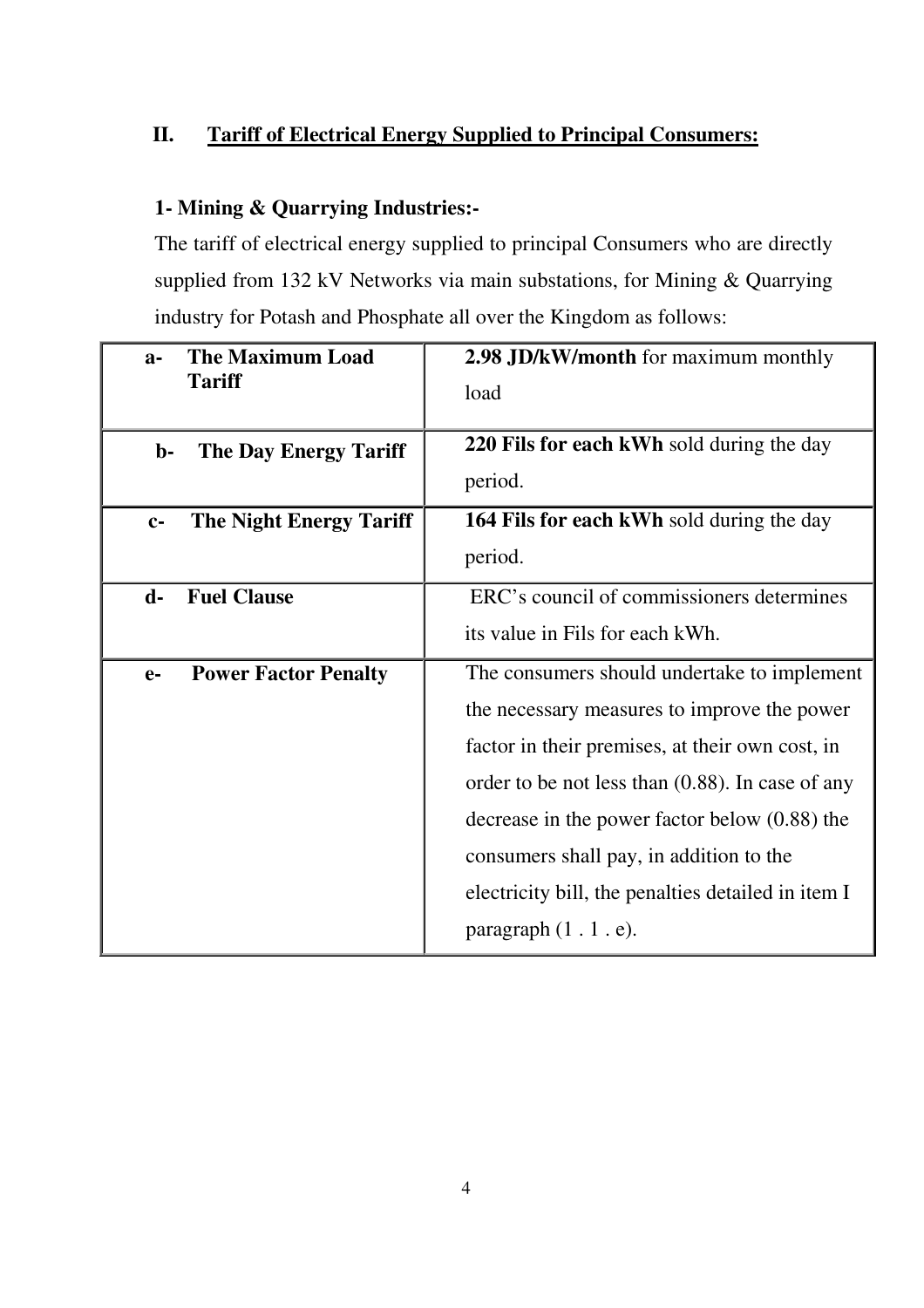#### **2- Other Industries:-**

The tariff of electrical energy supplied to principal Consumers who are directly supplied from 132 kV Networks via main substations, all over the Kingdom as follows:

| a- The Maximum Load      | 2.98 JD/kW/month for maximum monthly                                                                                                                                                                                                                                                                                                                                              |
|--------------------------|-----------------------------------------------------------------------------------------------------------------------------------------------------------------------------------------------------------------------------------------------------------------------------------------------------------------------------------------------------------------------------------|
| <b>Tariff</b>            | load.                                                                                                                                                                                                                                                                                                                                                                             |
| <b>b- The Day Energy</b> | <b>94 Fils for each kWh sold during the day</b>                                                                                                                                                                                                                                                                                                                                   |
| <b>Tariff</b>            | period.                                                                                                                                                                                                                                                                                                                                                                           |
| c- The Night Energy      | <b>76 Fils for each kWh sold during the day</b>                                                                                                                                                                                                                                                                                                                                   |
| <b>Tariff</b>            | period.                                                                                                                                                                                                                                                                                                                                                                           |
| d- Fuel Clause           | ERC's council of commissioners determines<br>its value in Fils for each kWh.                                                                                                                                                                                                                                                                                                      |
|                          | The consumers should undertake to implement<br>the necessary measures to improve the power<br>factor in their premises, at their own cost, in<br>order to be not less than $(0.88)$ . In case of any<br>decrease in the power factor below $(0.88)$ the<br>consumers shall pay, in addition to the<br>electricity bill, the penalties detailed in item I<br>paragraph $(1.1.e)$ . |

The licensees, after having prior ERC approval, has the right to cease the supply of electricity to any consumer whose power factor is low enough to have detrimental effect on the system and no action has been taken by consumer to improve it. The supply of electricity will be resumed to the consumer when the power factor reaches a level acceptable to the licensee with an agreement by the ERC.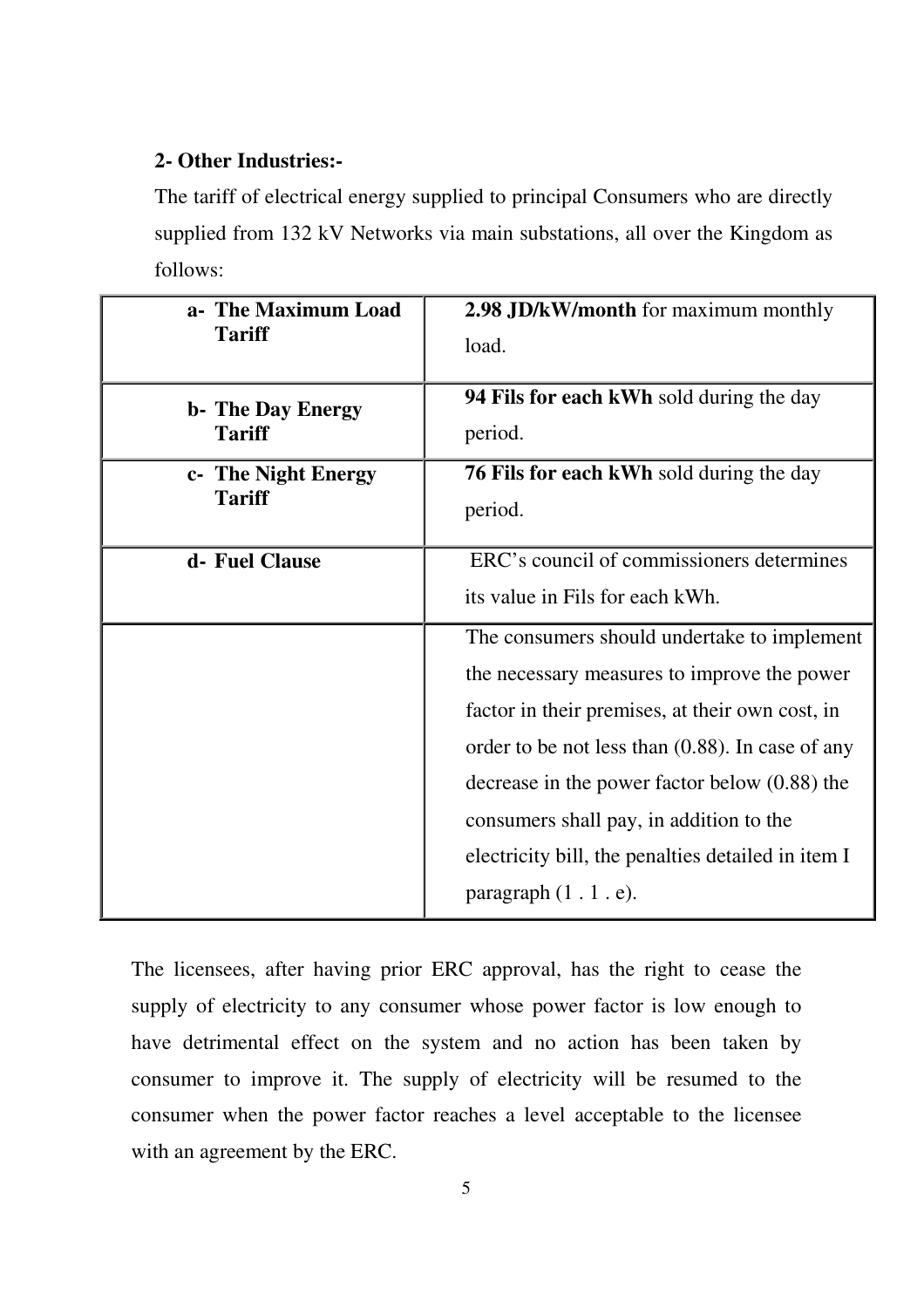Electricity bills for the above mentioned consumers (Distribution Licensee, Harraneh Broadcasting and T.V, and Principal Consumers) should be paid within 30 days from the date of receiving the bill. Any delay in payment beyond that by these consumers will subject them to incur an interest of (1%) per month (but not to exceed 9% per annum). This interest will be applied on the amounts due and not paid.

## Π**I: Tariff of Electrical Energy Sold from Distribution Licensee, and JEPCO to Final Consumers.**

All final consumers supplied by the distribution licensees and JEPCO will be charged a fuel linked amount in Fils for each kWh (fuel clause), the value of which is determined by ERC`s council of commissioners, in addition to the electrical energy tariff as follows:-

## **1. Standard Tariff:**

The tariff of electrical energy supplied to domestic, public buildings, houses inside farms, union offices, worship places, hospitals, manual slaughter houses, social, cultural and sport clubs and elevators in residential buildings, charity societies, and related facilities which are operating on charity basis and not on commercial basis all over the kingdom for single and three phases is as follows:

| $1 - 160$<br>kWh / Month    | 33 fils / kWh         |
|-----------------------------|-----------------------|
| $161 - 300$<br>kWh / Month  | 72 fils / kWh         |
| $301 - 500$<br>kWh / Month  | 86 fils / kWh         |
| $501 - 600$<br>kWh / Month  | <b>114 fils / kWh</b> |
| $601 - 750$<br>kWh / Month  | <b>141 fils / kWh</b> |
| $751 - 1000$<br>kWh / Month | 168 fils / kWh        |
| More than 1000 kWh / Month  | 235 fils / kWh        |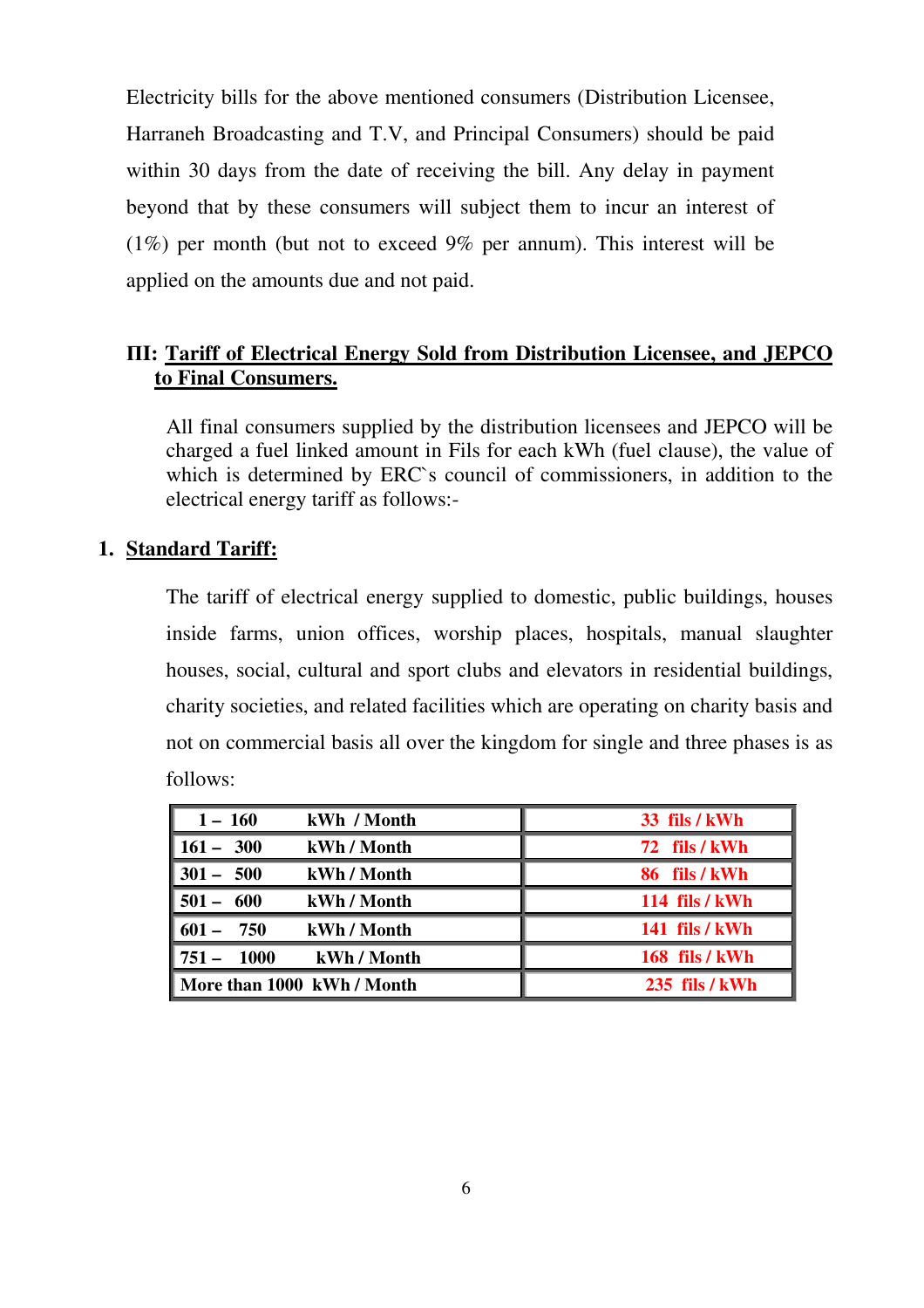## **2. Commercial Consumers Tariff:**

a) This tariff is applied all over the kingdom, commercial stores, restaurants, entertainment places, cinemas, ordinary bakeries, sweet shops, photograph studios, medical clinics, pharmacies, X-Rays, laboratories, sewing shops, garment store shops, electrical lifts in commercial buildings, special water pumping for the purpose of selling water and big refrigerators for keeping food, car cleaning shops, puncture shops, auto shops, refrigerator maintenance shops and engineering offices is as follows:

| $1 - 2000$                 | kWh / Month | 91 fils / kWh    |
|----------------------------|-------------|------------------|
| More than 2000 kWh / Month |             | $127$ fils / kWh |

## **3. Banking sector tariff:-**

This tariff is applied for licensees banks who have a license from Central Bank of Jordan (CBJ) all over the kingdom for single and three phases:-

| ľ<br>$-2000$               | kWh / Month | $227$ fils / kWh      |
|----------------------------|-------------|-----------------------|
| More than 2000 kWh / Month |             | <b>265 fils / kWh</b> |

## **4. Telecommunication companies tariff:-**

This tariff is applied for licensees Telecommunication companies who have a license from Telecommunication Regulatory Commission (TRC) all over the kingdom for single and three phases:-

| $1 - 2000$                 | kWh / Month | fils / kWh     |
|----------------------------|-------------|----------------|
| More than 2000 kWh / Month |             | 265 fils / kWh |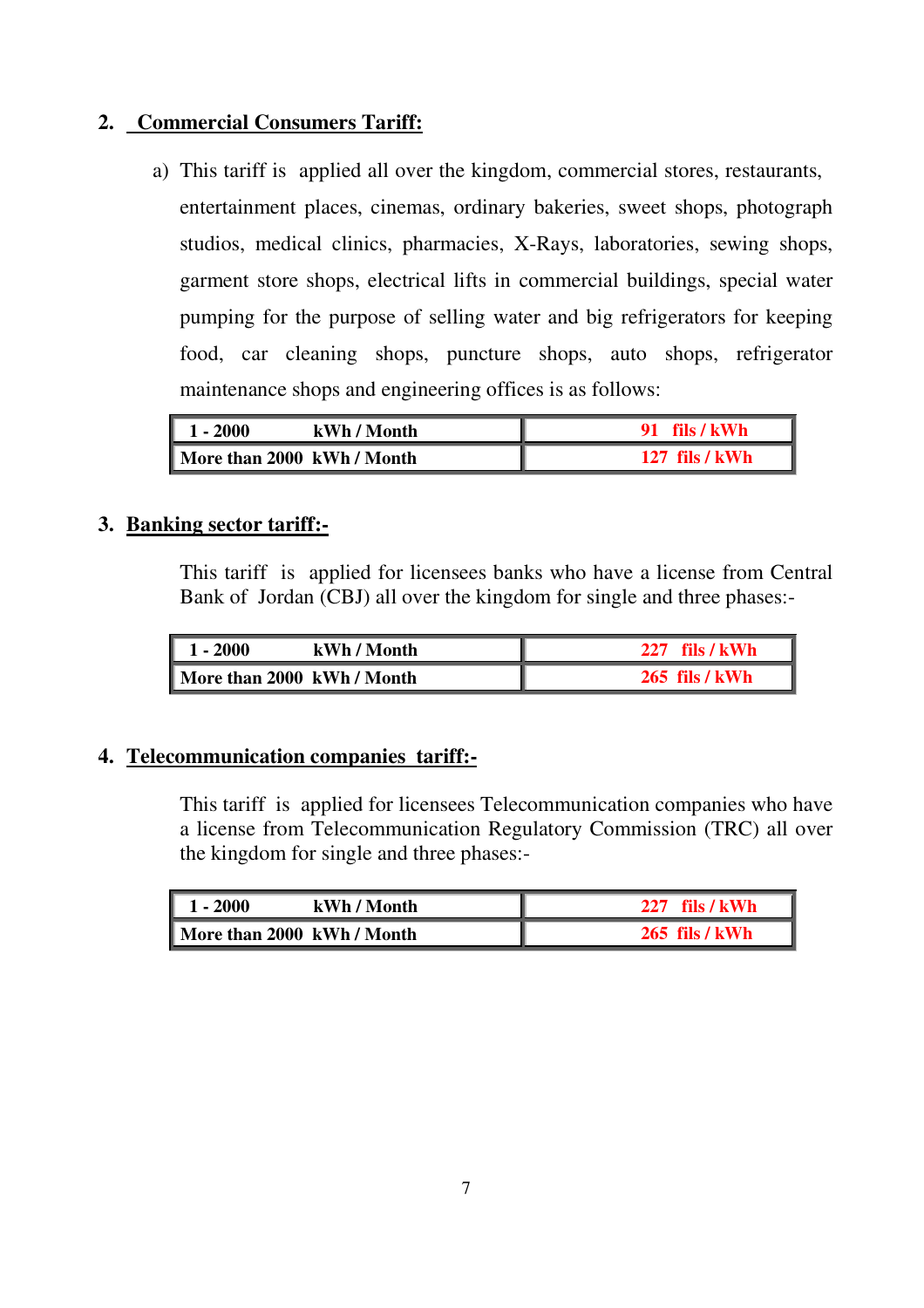#### **5. Small Industrial Consumers Tariff:**

The tariff of electrical energy supplied to small industrial consumers supplied through low – voltage networks for single and three phases all over the kingdom, with maximum loads not exceeding 200 kW is **57 fils / kWh.** these including textile factories, small workshops, sewing factories, full & semi automatic bakeries, electrical slaughters, sweet industries, film development workshops, garment workshops, Mills foddered olive oil processing, black – smith shops, wood processing workshops brick industries, floor tiles, stone cutting industries, shoes industries, aluminum workshops, and foodstuffs industries.

#### **6. Medium Industrial Consumers Tariff:**

The tariff of electrical energy supplied to medium industrial consumers supplied from medium – voltage networks  $(33, 11, 6.6 \text{ kV})$  or supplied from low – voltage networks with load level exceeding 200 kw is as follows:

| a-The Maximum Load Tariff  | <b>3.79 JD/kW/month</b> for maximum monthly          |
|----------------------------|------------------------------------------------------|
|                            | load.                                                |
| b- The Day Energy Tariff   | <b>63 Fils for each kWh</b> sold during the day      |
|                            | period.                                              |
| c- The Night Energy Tariff | <b>53 Fils for each kWh sold during the night</b>    |
|                            | period                                               |
| d- Power Factor Penalty    | The consumers should undertake to                    |
|                            | implement the necessary measures to                  |
|                            | improve the power factor in their premises,          |
|                            | at their own cost, in order to be not less than      |
|                            | $(0.88)$ . In case of any decrease in the power      |
|                            | factor below (0.88) the consumers shall pay,         |
|                            | in addition to the electricity bill, the penalties   |
|                            | detailed in item I paragraph $(1 \cdot 1 \cdot e)$ . |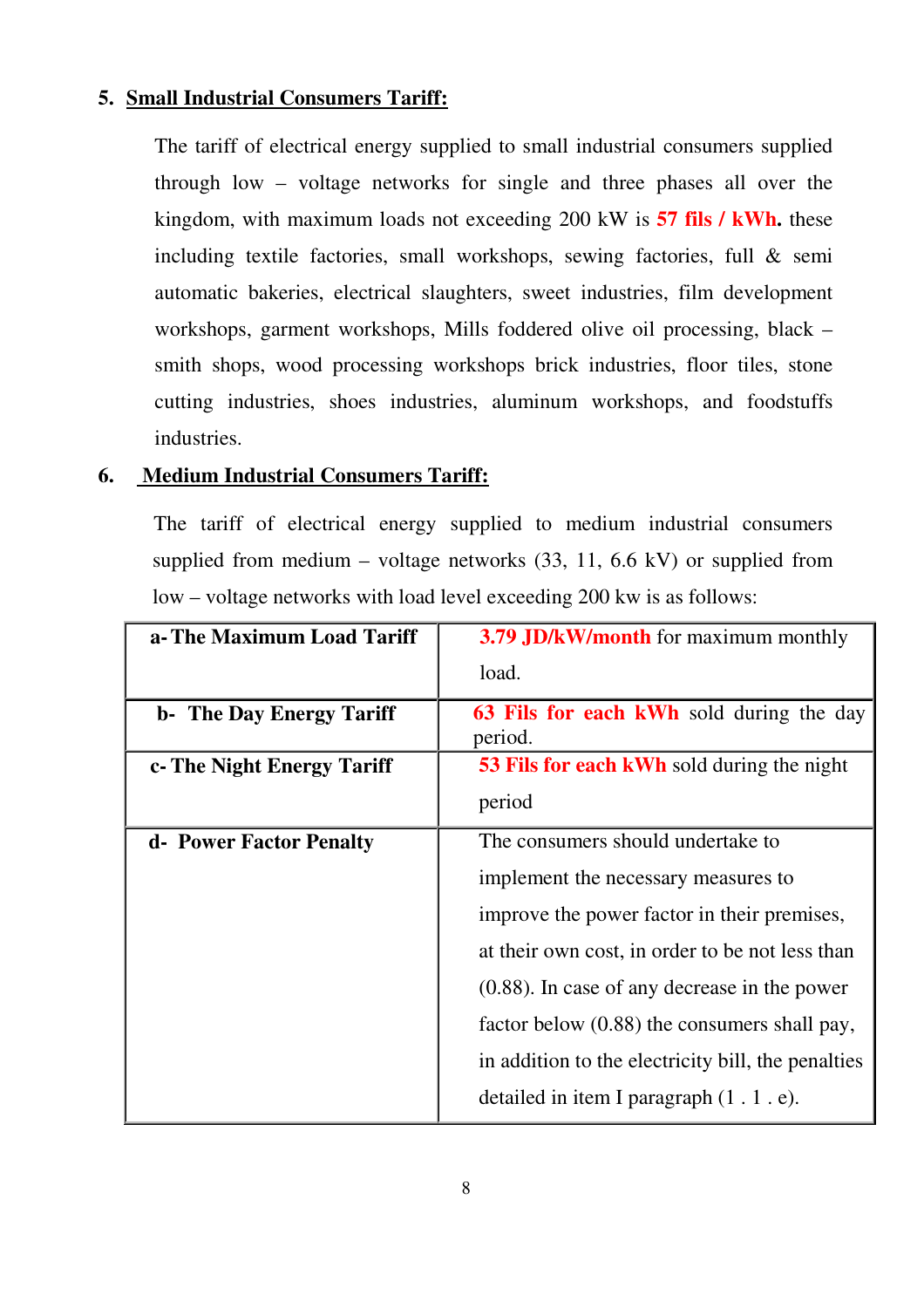The distribution licensees (EDCO & IDECO) and JEPCO, after having prior ERC approval, have the right to cease the supply of electricity to any consumer whose power factor is low enough to have a detrimental effect on the system and no action has been taken by the consumer to improve it. The supply of electricity will be resumed to that consumer when the power factor is improved to the level acceptable to the supplier with an agreement by the ERC.

## **7. Agriculture Tariff:**

a) The tariff of electrical energy for agricultural purposes, water pumping for irrigation, livestock, and poultry  $\&$  birds farms, all over the kingdom is:

## **60 fils / kWh**

b) The Agricultural Consumers connected to the network, before this tariff is coming into force, have the right to choose the three part tariff as follows:

| a-The Maximum Load Tariff        | 3.79 JD/kW/month for maximum monthly load                |
|----------------------------------|----------------------------------------------------------|
| <b>b</b> - The Day Energy Tariff | <b>59 Fils Fils for each kWh</b> sold during the day     |
|                                  | period.                                                  |
| c- The Night Energy Tariff       | <b>49 Fils for each kWh</b> sold during the night period |
| d- Power Factor Penalty          | The consumers should undertake to implement the          |
|                                  | necessary measures to improve the power factor in        |
|                                  | their premises, at their own cost, in order to be not    |
|                                  | less than $(0.88)$ . In case of any decrease in the      |
|                                  | power factor below (0.88) the consumers shall pay,       |
|                                  | in addition to the electricity bill, the penalties       |
|                                  | detailed in item I paragraph $(1 \cdot 1 \cdot e)$ .     |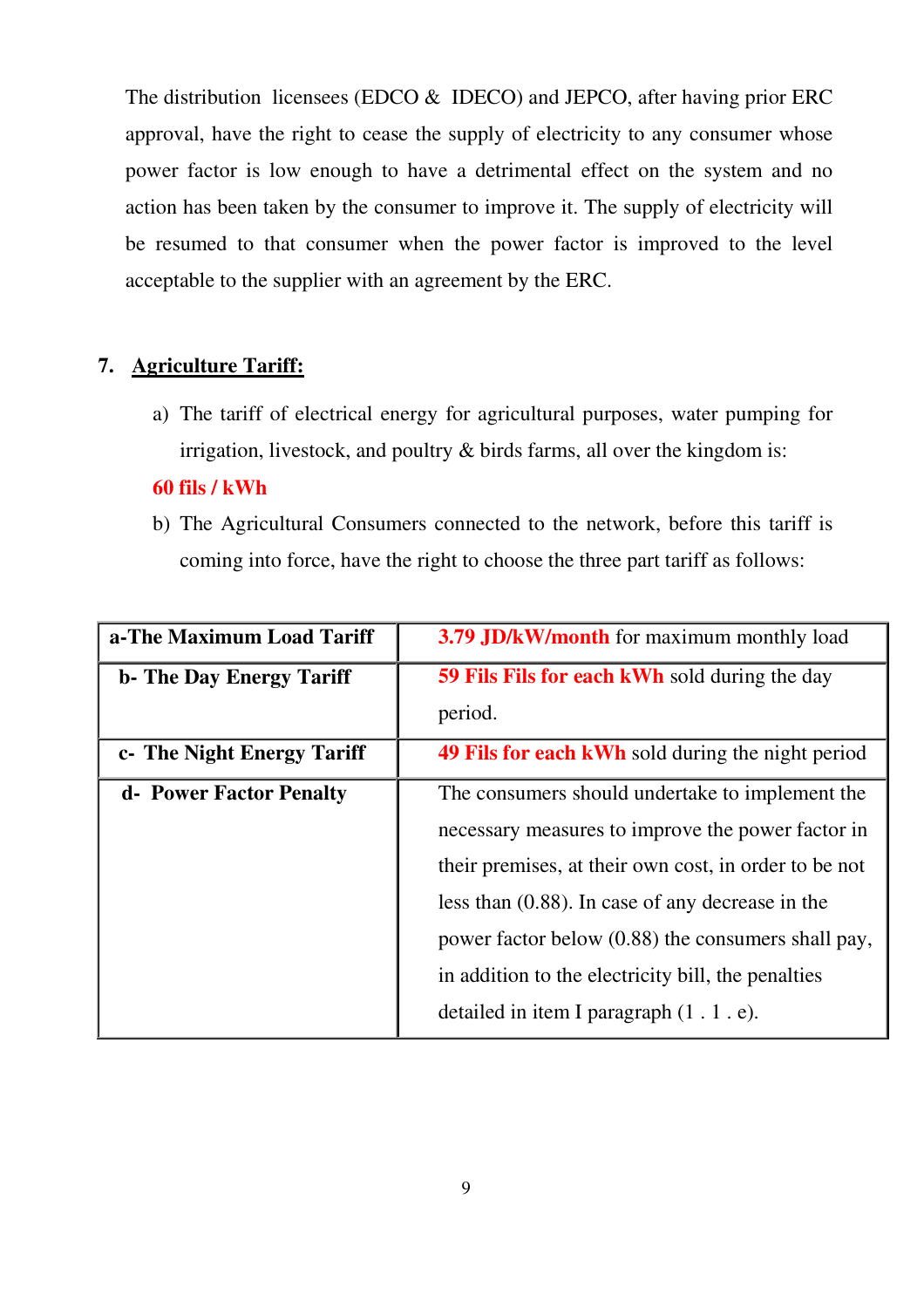The three part tariff will be applied compulsory on agricultural consumers whose connected to the network after this tariff is coming into force and maximum load exceeding 100 kVA.

The distribution licensees (EDCO& IDECO) and JEPCO, after having prior ERC approval have the right to cease the supply of electricity to any consumer whose power factor is low enough to have a detrimental effect on the system and no action has been taken by the consumer to improve it. The supply of electricity will be resumed to that consumer when the power factor is improved to the level acceptable to the supplier with an agreement by the ERC.

#### **8. Water Pumping Tariff:**

The tariff of electrical energy for water pumping plants and sewage treatment plants owned by Water Authority all over the kingdom is: **66 fils / kWh** 

#### **9. Broadcasting and T.V. Tariff**

**a)** A flat tariff of electrical energy supplied to broadcasting and T.V. stations all over the kingdom is: **122 fils / kWh.** 

#### **10.Hotels Tariff:**

- **a)** A flat tariff of electrical energy supplied to Hotels all over the kingdom is: **127 fils / kWh.**
- **b)** Four star hotels and above connected to the network, before this tariff is coming into force, have the right to choose the three part tariff as follows: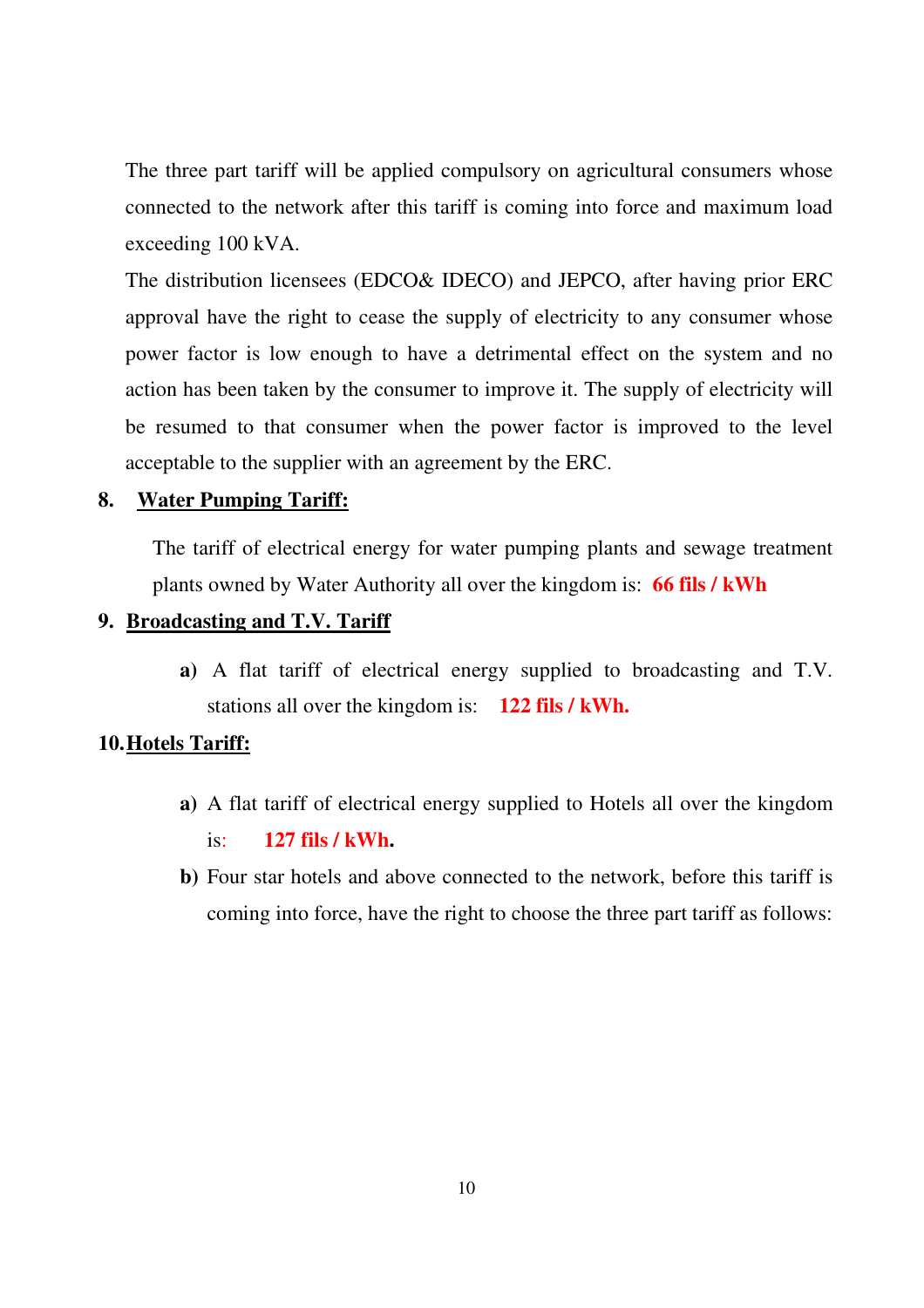| a-The Maximum Load<br><b>Tariff</b> | 3.79 JD/kW/month for maximum monthly<br>load.        |
|-------------------------------------|------------------------------------------------------|
| <b>b</b> - The Day Energy Tariff    | <b>116 Fils for each kWh</b> sold during the day     |
|                                     | period.                                              |
| c- The Night Energy Tariff          | <b>102 Fils for each kWh</b> sold during the night   |
|                                     | period                                               |
| d- Power Factor Penalty             | The consumers should undertake to                    |
|                                     | implement the necessary measures to                  |
|                                     | improve the power factor in their premises,          |
|                                     | at their own cost, in order to be not less than      |
|                                     | $(0.88)$ . In case of any decrease in the power      |
|                                     | factor below (0.88) the consumers shall pay,         |
|                                     | in addition to the electricity bill, the penalties   |
|                                     | detailed in item I paragraph $(1 \cdot 1 \cdot e)$ . |

The three part tariff will be applied compulsory on four star hotels and above that connect to the network after this tariff is coming into force.

The distribution licensees (EDCO  $\&$  IDECO) and JEPCO after having prior ERC approval, have the right to cease the supply of electricity to any consumer whose power factor is low enough to have a detrimental effect on the system and no action has been taken by the consumer to improve it. The supply of electricity will be resumed to that consumer when the power factor is improved to the level acceptable to the licensees with an agreement by the ERC**.** 

#### **11.Streets Lighting Tariff:**

Streets and public squares lighting tariff is free of charge if the consumption is equal to or below 1988 consumption level. However, the tariff of electrical energy for the consumption level that exceeds that of 1988 is: **80 fils / kWh.** 

Appropriate exemptions for villages and cities that are newly electrified will be determined by instructions issued by the ERC's council of commissioners.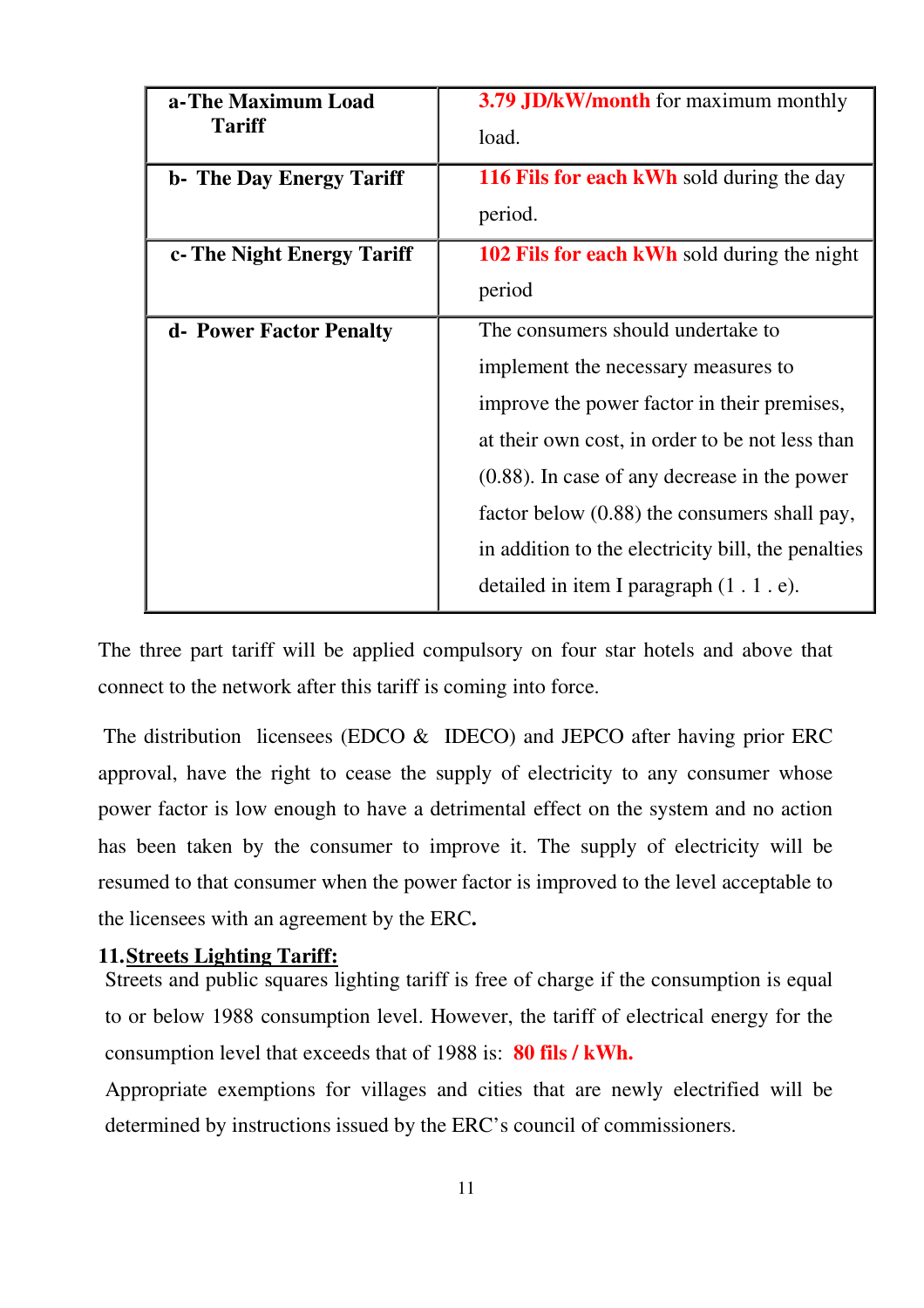## **12. Jordan Armed Forces, Public Security Directorate, The General Directorate of Gendarmerie, The General Directory of Civil Defense, and General Intelligence Department:**

The flat tariff of electrical energy supplied to the Jordan Armed Forces, Public Security Directorate, The General Directorate of Gendarmerie, The General Directory of Civil Defense, and General Intelligence Department all over the kingdom is: **103 fils / kWh** 

## **13. Ports Sector Tariff:**

A flat tariff of electrical energy supplied to Ports Sector is: **112 fils / kWh** 

## **14. Mixed Tariff (Commercial / agriculture):**

This tariff is applied to water pumping wells for commercial and agricultural purposes. Two thirds (2/3) of the consumed energy will be charged according to the First block of Commercial Consumers Tariff and the other one third (1/3) will be charged according to the flat Tariff of Agricultural Consumers.

## **15. Fuel Clause:-**

- **a)** ERC's council of commissioners determines the value of Fuel Clause in Fils for each kWh sold to be as a part of the tariff shown in the consumers bills for each category and sector.
- **b)** The value of Fuel Clause will be zero after this tariff is coming into force.
- **c)** The ERC's council of commissioners decides the amount of Fuel Clause as a result of changing in fuel cost used in generating of electricity.
- **d)** ERC manages the fuel clause account in National Electric Power Company (NEPCO).
- **16.** The licensees and JEPCO will collect one rural fils/kWh. They will then transfer the revenues of the collected fils to the Jordanian Rural Electrification Project to finance the rural fils projects.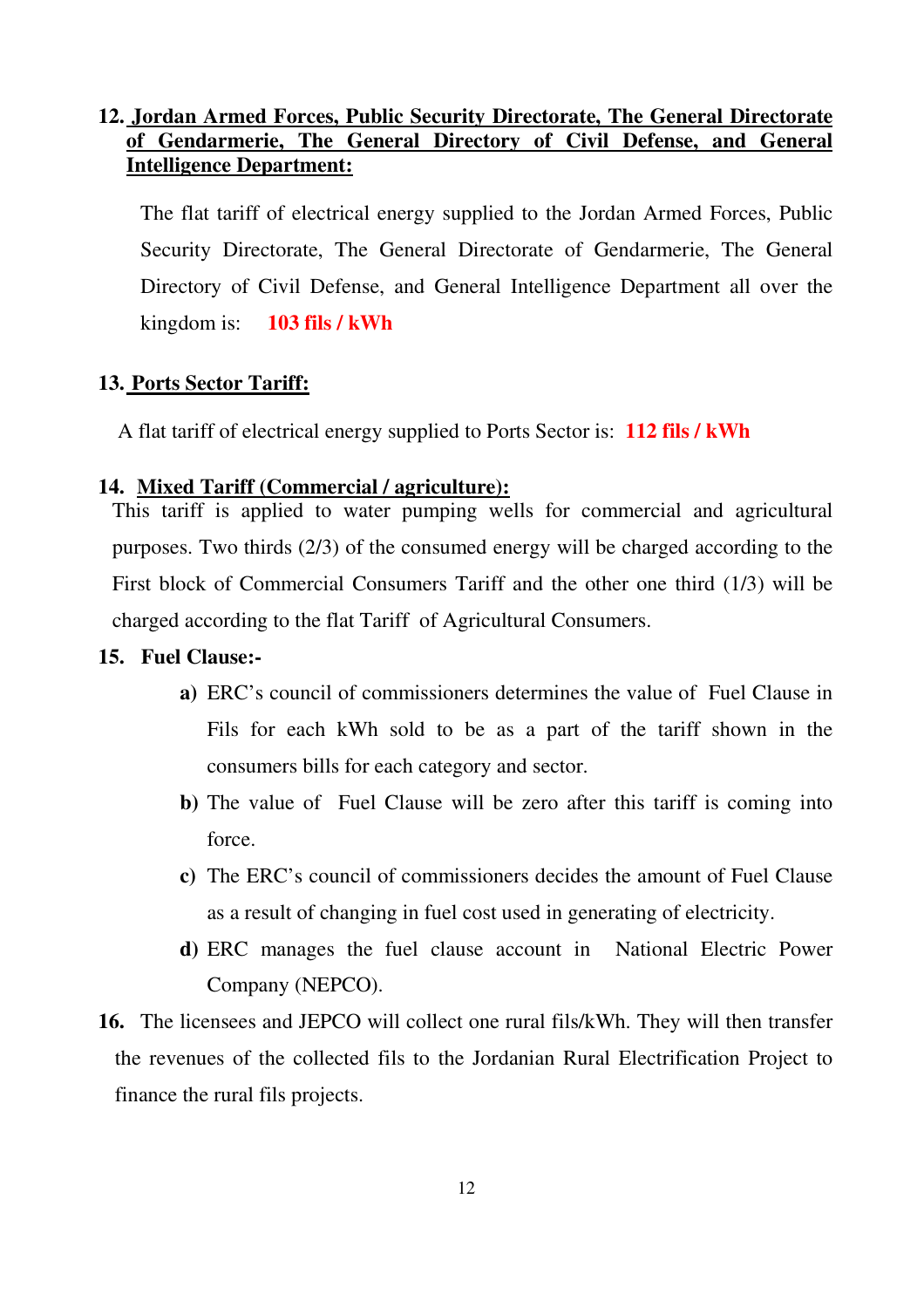#### **17. Minimum Charge:**

Minimum charge all over the kingdom is as follows:

- a. 1.00 JD/ month for domestic consumers.
- b. 1.25 JD/ month for all other consumers.

#### **18. Electricity Bills Payment:**

Electricity bills for Government Departments and large corporations should be paid within 30 days from the date of receiving the bill. Any delay in payment beyond that will subject the consumers to incur an interest of (1%) per month, (but not to exceed 9% per annum). The interest will be applied on amounts due and not paid.

#### **19. Reductions:**

- a) Worship places, governmental schools, colleges and universities, governmental hospitals and charities, and includes the abovementioned that belong to the Jordan Armed Forces, Public Security Directorate, General Directorate Of Gendarmerie, The General Directory of Civil Defense, and General Intelligence Department will be granted a reduction of 25% on the amount of their monthly energy consumption,.
- b) The distribution licensees will continue to grant reductions of 75% of the monthly consumption of the electrical companies' employees who are supplied from the network.
- c) The licensees, after having prior ERC approval, may grant specific reductions for those consumers who their perform procedures that lead to energy savings and maximum demand reductions.

#### **20. Collection and Meters Reading:**

Collection of bills should be done monthly. Meter reading duration will be defined by instructions issued by the ERC's council of commissioners.